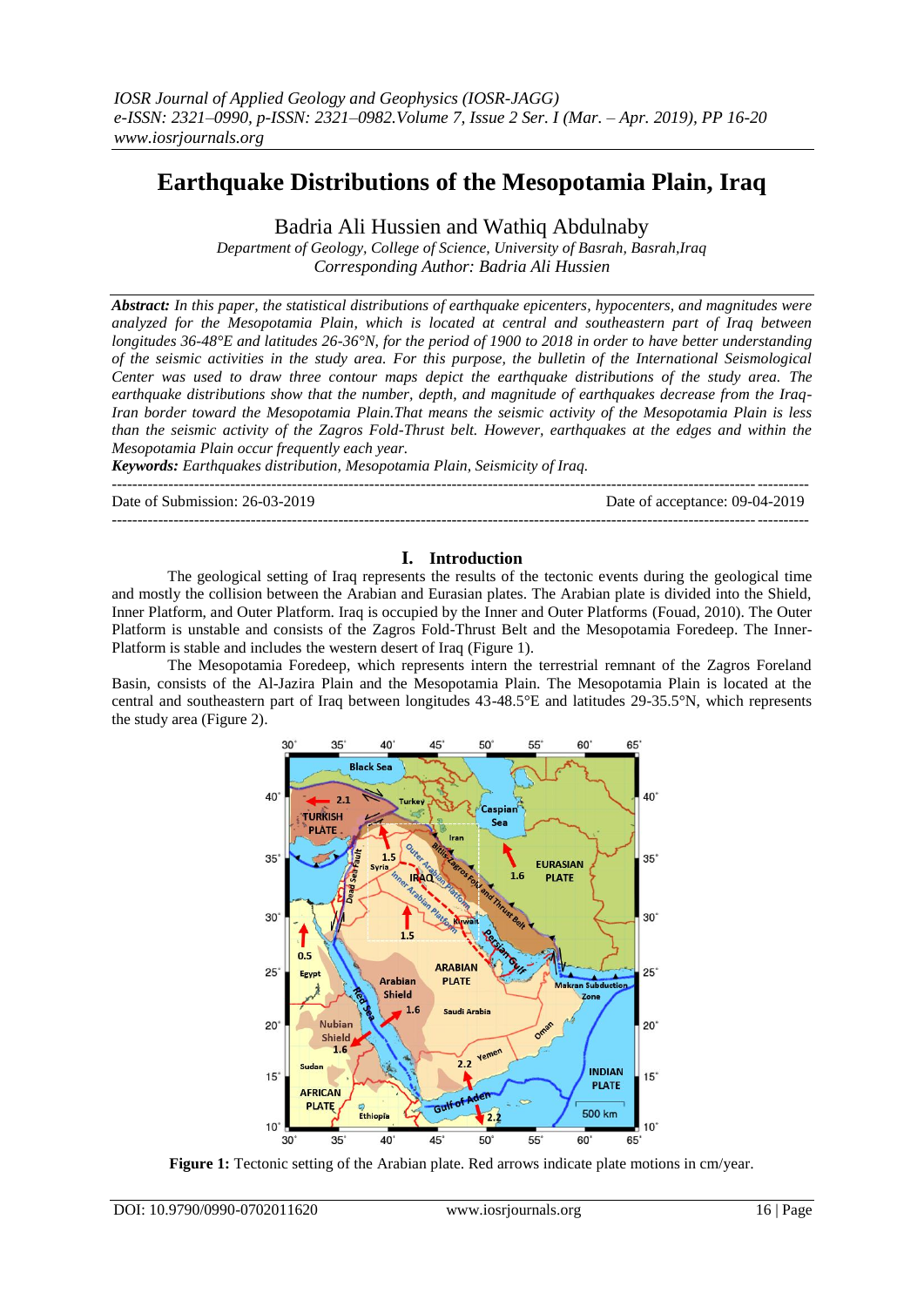

**Figure 2:** The tectonic divisions of Iraq after Fouad (2010). 1Sanandaj-Sirjan Zone. 2 Zagros Fold-Thrust Belt. 3 Mesopotamia Plain. 4 Al-Jazira Plain. 3 and 4 Mesopotamia Foredeep. 2, 3, and 4 Outer Platform. 5 Inner Platform.

The Mesopotamia Plain is flat terrain, slopping very gently toward the Persian Gulf. It has subsurface complex structures like folds, faults, and salt structures. These subsurface structures are entirely concealed beneath the Quaternary cover and represent important oil fields in the middle and southern Iraq. Besides these structures, there are high and complex stratigraphic columns containing the deferent types of sedimentary rocks. The area characterized by the existence of many gently plunging subsurface structures of different sizes that usually have a very poor reflection of the surface relief (Karim, 1993; Aqrawi *et al*., 2010).

Earthquake distribution is one of the important subjects in seismology that was studied by many seismologists (e.g. Kagan, 2007, 2010 and Kagan and Jackson, 2016). In this study, the distributionof earthquake number, depth, and magnitudewithin the Mesopotamia Plain are studied and mapped. The study attends to analyze the earthquake catalogue of Iraq in order to provide information on the spatial distributions of earthquakes in the Mesopotamia Plain.

### **II. Earthquake Catalog**

The International Seismological Centre (ISC) was established in 1964 in order to collect, archive and processing seismic station and network bulletins, and preparing and distributing the definitive summary of world seismicity. One of the current mission of the ISC is to maintain the [ISC Bulletin,](http://www.isc.ac.uk/iscbulletin/) which is the longest continuous definitive summary of world seismicity (jointly with ~130 seismic networks and data centres around the world). List of earthquakes from the ISC Bulletin was collected to study the earthquake activity in the Mesopotamia Plain for the period from 1900 to 2018.

The bulletin of the International Seismological Center (ISC) was used for many reasons. First,the accuracy of the hypocenter location is very high comparing with other catalogues. The ISC bulletin includes earthquakes were reported by local catalogues such as Iranian Seismological Center (IRSC), Kuwait Institute for Science Research (KISR), and Kandilli Observatory and Earthquake Research Institute (KOERI).

## **III. Seismic Activity**

Almost ninety per cent of earthquake occurrences in the world is associated with two distinct seismic belts, namely the Alpine belt and the Circum-Pacific belt. The Alpine belt (Mediterranean belt)extends from Cape Verde Islands and Portugal in the west to the Himalayas and East Indies in the east. This belt passes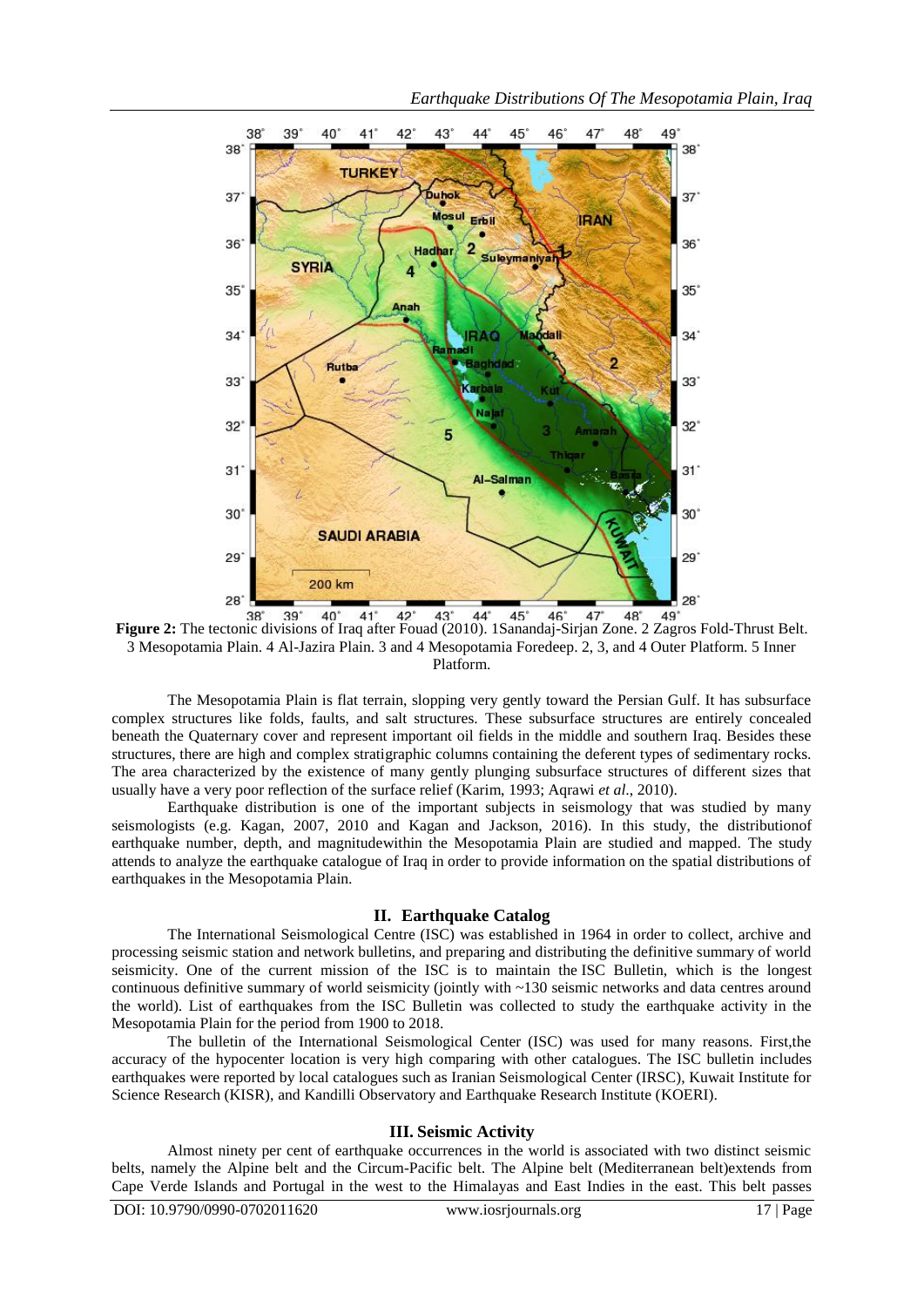through southern Europe and extends eastward into Turkey, bearing southward along the Iraqi-Iranian boundary. Earthquakes in Iraq and the neighbouring countries are therefore associated with the Alpine belt (Al-Tamimi, 1969).

A number of destructive earthquakes have taken place in Iraq, and the seismic bulletin of the International Seismological Center (ISC) has reported thousands of earthquakes in Iraq and neighbouring countries for the period from 1900 to 2018. Figure 3 shows the geographical distributionof earthquakes and their magnitudes. In addition, the figuredepicts that the Mesopotamia Plain is active seismologically andearthquakes with magnitudes reach 5.9 Mw have occurred during the last hundred years.



**Figure 4:** Earthquakes map of Iraq and adjacent countries based on the ISC Bulletin for the period from 1900 to 2018.

## **IV. Earthquake Distribution**

Contour maps of earthquake number, depth, and magnitude distributions were plotted based on the ISC bulletin for 118 years from 1900-2018. In order to plot these maps, circles with 0.5-degree diameter were selected and each one of these circles has a centre located at the intersection between a selected longitude and latitude. Therefore, a set of longitudes and latitude with 0.5 degrees squires was drawn. At each intersection point, a number of earthquakes, the maximum depth, or the maximum magnitude that located within the circle was written (Figure 5). The line on a map joining points of equal values is the contour line. In this way, three contour maps of number, depth, and magnitude of earthquake distributions were plotted (Figure 6).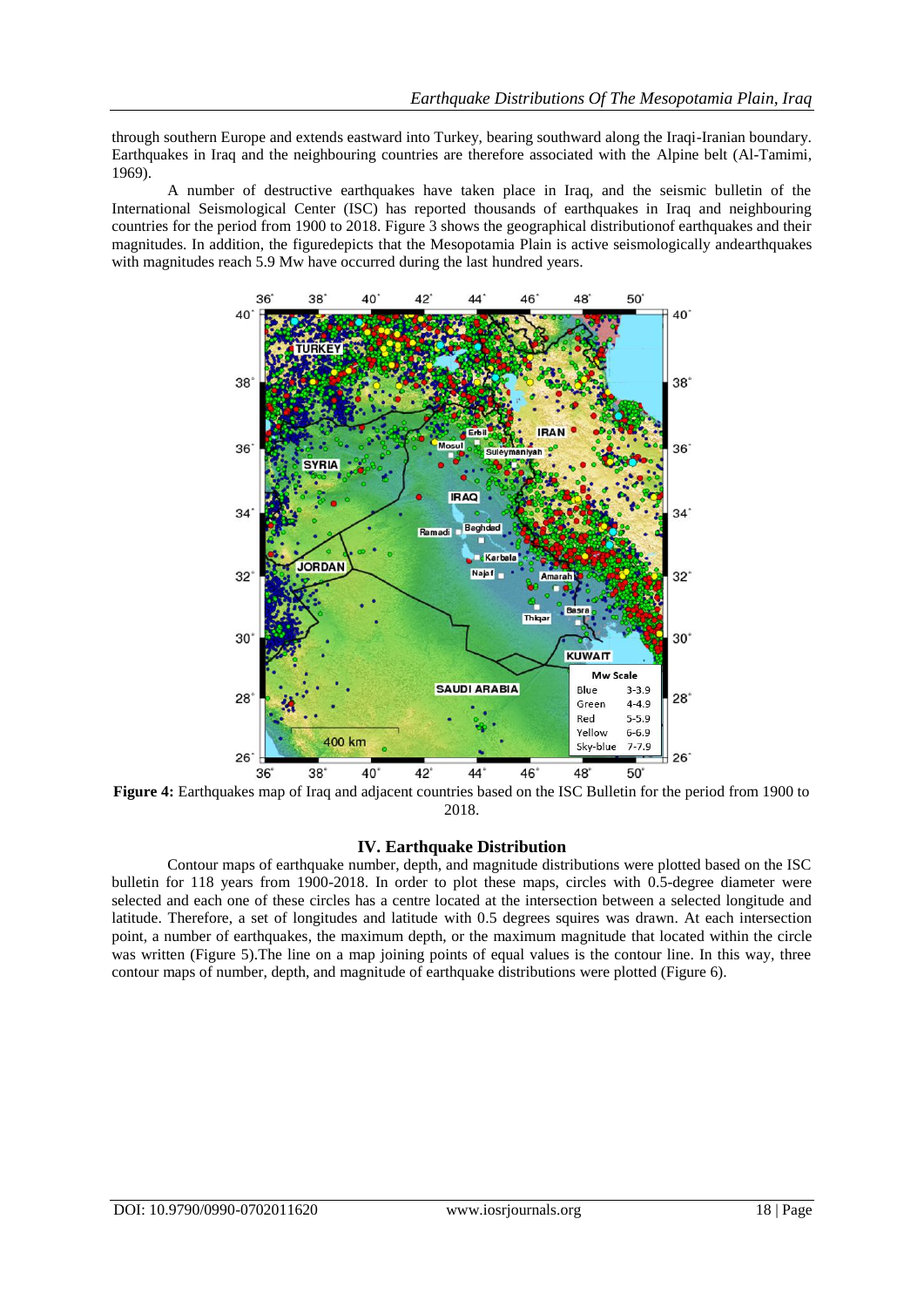

Figure 5: A set of longitudes and latitude with 0.5 degrees squires that was used to draw the contour lines of the number, maximum depth, and maximum magnitude at each circle centre. Dotes represent earthquake epicentres.